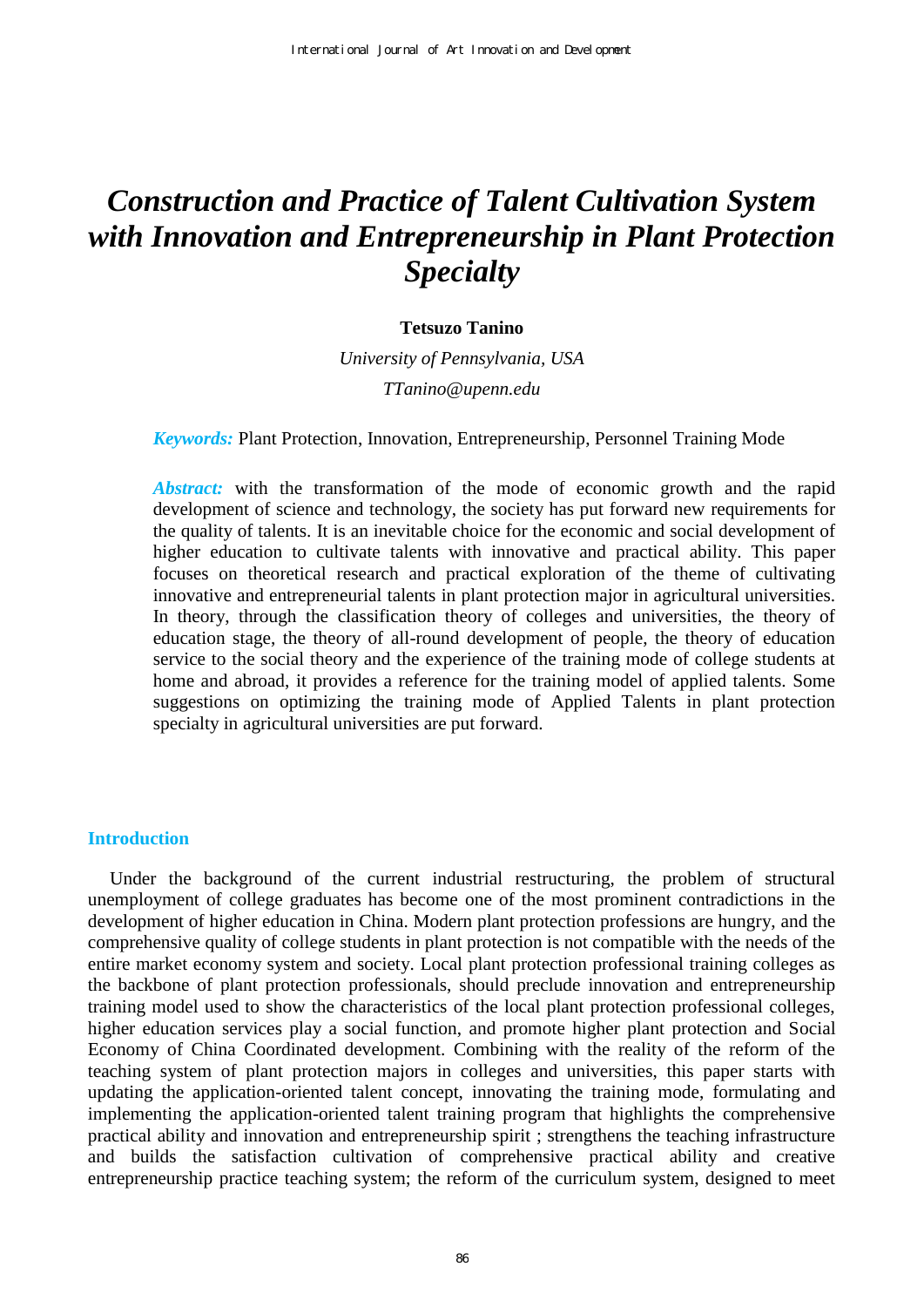the training comprehensive practical ability and curriculum system innovation and entrepreneurship; quality control to improve teaching management system, the establishment of application-oriented people with innovative entrepreneurial training before the In terms of the system, it elaborates a new talent cultivation model construction idea to promote the plant protection profession to better adapt to the new situation of higher education reform and the needs of social development.

# **1. Training Specifications for Plant Protection Majors in Universities**

# **1.1. Basic Requirements for Knowledge**

Master the basic principles of Marxism-Leninism, Mao Zedong Thought, Deng Xiaoping Theory and the "Three Represents" and the scientific development concept ; have a certain basic knowledge of natural sciences, basic knowledge of humanities and social sciences ; master the basic theories of biological sciences and agricultural sciences And knowledge ; master methods and skills for plant pest identification, monitoring and control ; familiarize with relevant guidelines, policies and regulations related to agricultural production and plant protection ; have awareness and basic knowledge of sustainable agricultural development, understand agricultural production and plant protection The scientific frontier and development trend of the discipline.

## **1.2. The Basic Requirements of the Ability**

It has the ability to deal with words, as well as a certain amount of translation and interpretation of foreign materials; be familiar with the use of computers, and the ability to use the network resources correctly; master professional knowledge, have strong practical application skills; have the ability of organization and management, and technical marketing ability.

# **1.3. The Basic Requirements of Quality**

In terms of ideological and moral qualities, we should love the motherland, support the leadership of the Communist Party of China, and master the basic principles of Marxism-Leninism, Mao Zedong Thought, Deng Xiaoping Theory, the "Three Represents" and the important ideas of the scientific development concept ; willing to serve the socialist modernization ; dedication Love the post, have a sense of responsibility ; obey the law, be honest and trustworthy ; have good ideological and moral character, social morality and professional ethics ; cultural quality, hardworking, hardworking, modest, courteous ; have certain cultural accomplishment and writing ability; actively participate in society Practical activities, in line with the needs of social development; have certain communicative competence, can establish friendly interpersonal relationships ; professional quality, have a certain basic knowledge of natural sciences, love natural sciences; have a rigorous scientific attitude, observe, analyze, solve problems Ability. In terms of physical and mental quality, physical and mental health, positive optimism, handling problems and reasoning, not afraid of difficulties, and perseverance. Have a certain sense of movement, love labor, and love life.

## **2. The Plant Protection Professional Experimental Practice Teaching System Construction**

In the aspect of practical teaching system, a comprehensive experimental teaching system, including "curriculum experiment, teaching practice, public welfare work, social practice, professional cognition, scientific research training, production practice, professional practice and graduation practice", is constructed to realize the four-year practice teaching continuous line,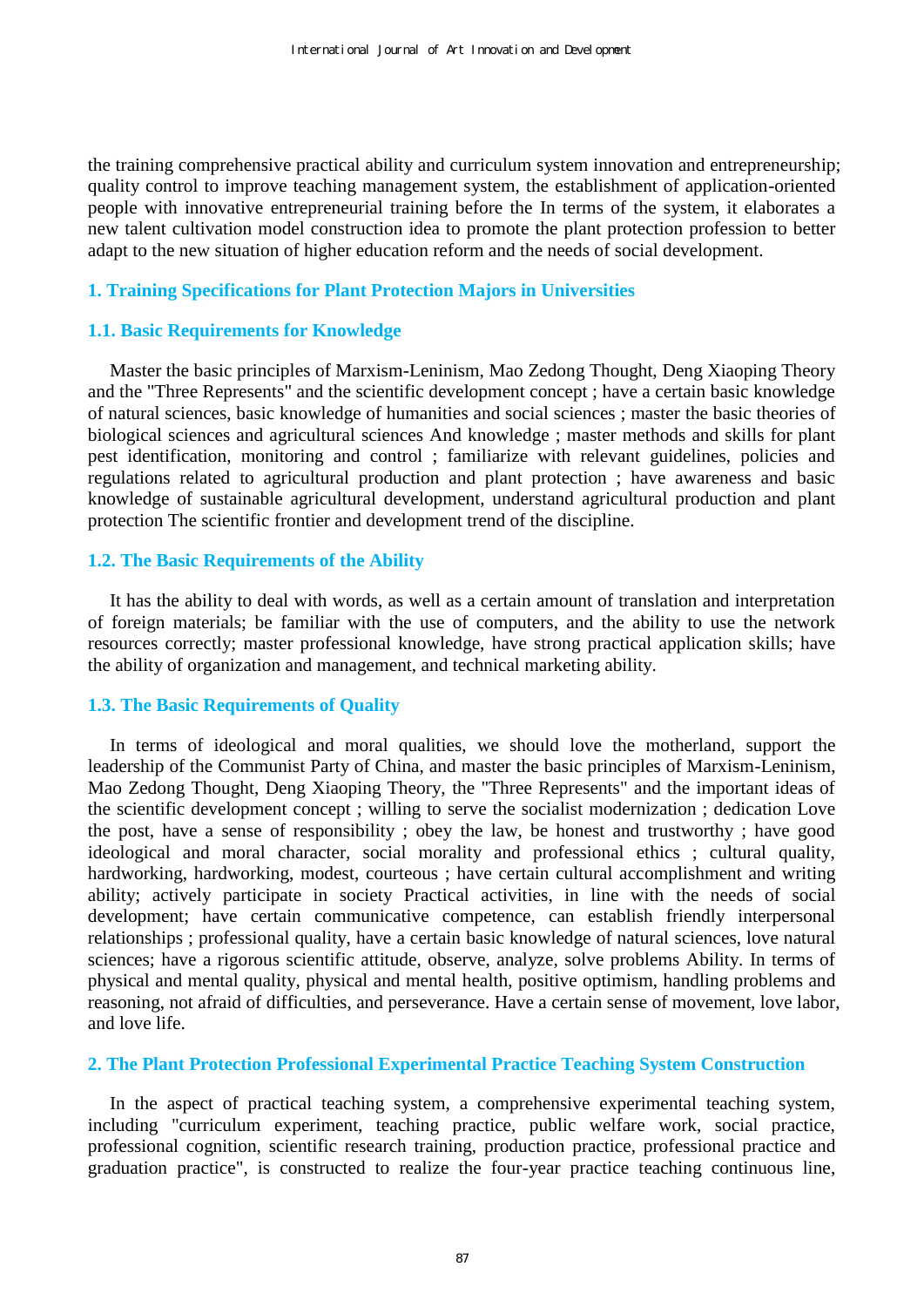practical teaching arrangement and agricultural time. A new system of practice teaching.

The professional practice system mainly includes:

The 1-2 semesters to carry out professional labor, through the planting of crops, field management, harvest and other links, so that students in the process of labor has a perceptual knowledge.

From 3-5 semesters, we will carry out curriculum experiments, curriculum practice, professional practice, social practice, scientific research training and production practice. The curriculum experiment closely follows the teaching content, while strengthening the ability training while digesting knowledge. Curriculum internship is a comprehensive practice which is carried out after each key course of plant protection is finished. It is a comprehensive training for the knowledge and ability of the course. The social practice takes advantage of the cold and summer vacation. The college is organized by the college to organize different social practice teams, and the teachers are led by the teachers. The research and guidance are carried out in the line of production, which mainly embodies the 3 combinations. (1) to combine with enterprises (such as DuPont, Herr and other pesticide companies) to investigate the problems in the prevention and control of plant diseases and insect pests, to guide farmers to use pesticides scientifically and rationally; (2) to combine with the government and guide the local plant protection personnel to investigate and guide the prevention and control of plant diseases and insect pests in the local area; (3) and the practice of young teachers. Under the guidance of research and technical guidance from young teachers to enterprises, rural areas and professional cooperatives, 3 teams were organized every year to investigate the occurrence of pests and diseases of fruit trees, vegetables and field crops and to guide the prevention and control of diseases and pests. Scientific research training, combined with teachers' scientific research projects, will help students enter the lab early, advance into teams, carry out scientific research activities early, and exercise students' scientific research ability in plant protection. In the production practice, the tutor system is carried out, the students are assigned to different teachers, and the teachers are led by the teachers. In the growing season of the crops, the students often lead the students to investigate the occurrence of the disease and insect pests in the first line and make the prevention and control measures.

The 6-7 semesters for professional practice and graduation practice. The professional practice is divided into two stages, one is the spring stage, one is the autumn stage, and each practice stage is 15 days. It is organized by the college to identify and investigate the diseases and insect pests on the line of production. A line of argument. From the May to the seventh semester of the sixth semester, the graduation practice was carried out in October, combined with the occurrence of agricultural diseases and insect pests, and completed the professional training and completed the graduation thesis.

In the eighth semester, according to the extended curriculum module, the corresponding teaching links should be arranged at the same time. In order to ensure the implementation of the experimental practice teaching system and ensure the smooth development of experimental training teaching, the plant protection specialty has strengthened the construction of experimental teaching conditions. First break the existing laboratory pattern, through the integration of resources to establish the insect life science and technology experiment platform, plant pathology experiment platform and the agricultural pharmacy experiment platform 3 experimental platforms, purchase and update the experimental instruments and equipment. To establish and improve the operating mechanism and management methods of the experimental platform, to establish the reward and punishment mechanism for the college students to enter the experimental platform and the performance appraisal of the experimental management personnel, to standardize the use and construction mechanism of the experimental platform, and to promote the opening and sustainable development of the experimental platform. We should further improve the construction of teaching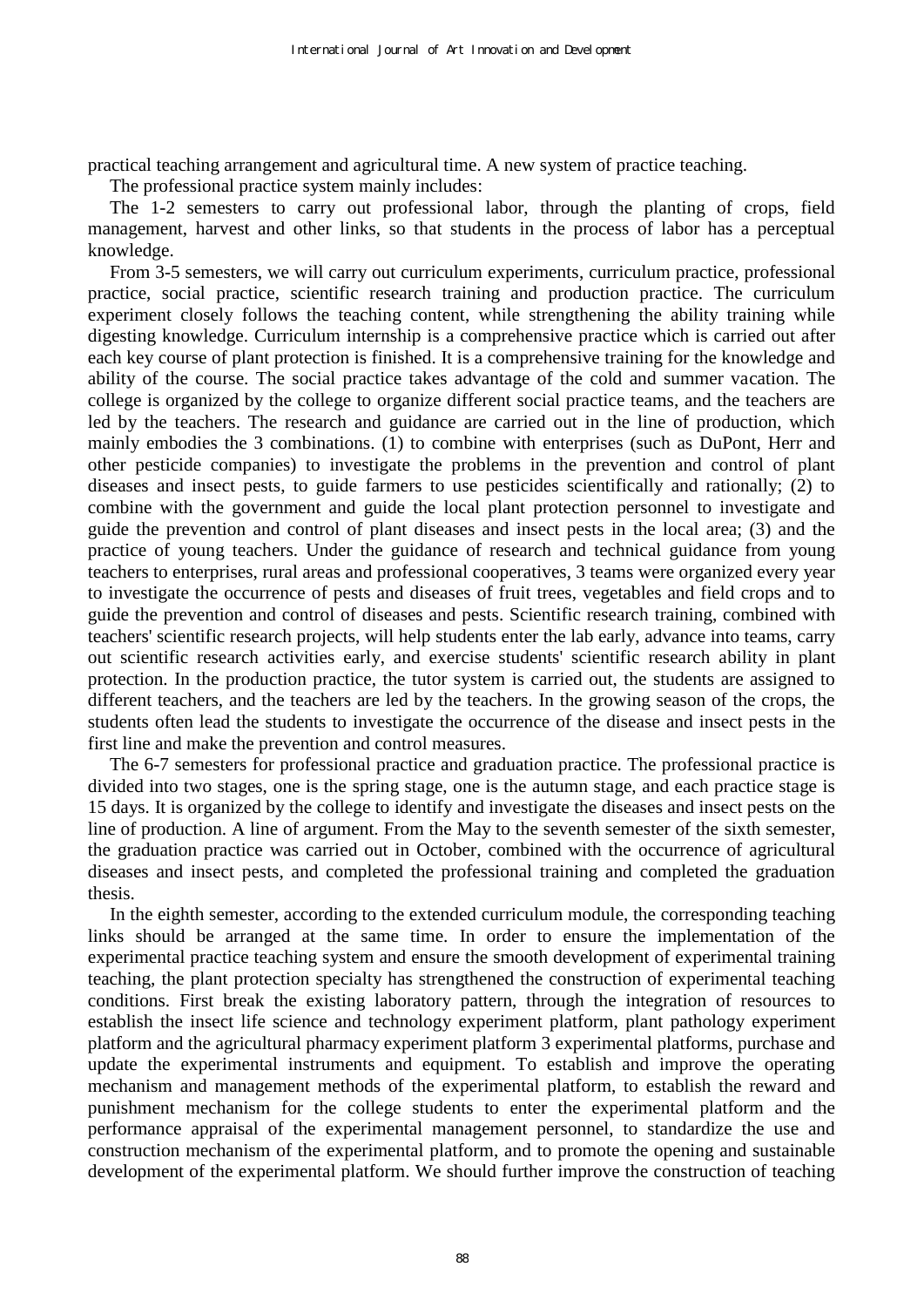bases inside and outside schools so as to bring them into play in the training of compound applied talents.

### **3. Survey on the Training System of Innovative and Entrepreneurial Talents**

# **3.1 Questionnaire Design**

In order to have a deep understanding of the talent training mode of application-oriented universities in the transition period and provide real data support for this research, this paper needs to design a targeted questionnaire to analyze the current situation and existing problems of the training mode of innovative talents in application-oriented universities. The questionnaire designed in this study was mainly conducted by undergraduates from five application-oriented universities in this province.

#### **3.2 Mathematical Statistics**

In this paper, SPSS20.0 data statistics software was used to code and input the valid data obtained from the questionnaire, and further reliability and validity test, descriptive statistics, t-test, correlation analysis and regression analysis were carried out. The t-test formula used in this paper is as follows:

$$
t = \frac{\overline{X} - \mu}{\frac{\sigma x}{\sqrt{n-1}}} \tag{1}
$$

$$
t = \frac{\overline{x_1} - \overline{x_2}}{\sqrt{\frac{{\sigma_{x_1}^2 + \sigma_{x_2}^2 - 2\gamma\sigma_{x_1}\sigma_{x_2}}{n-1}}}
$$
 (2)

#### **3.3 Statistics of Questionnaire Survey Results**

|                  | Proportion of population |
|------------------|--------------------------|
| Insight into     | 18.6%                    |
| Probably know    | 2.9%                     |
| Don't know much  | 13.2%                    |
| Don't understand | 65.3%                    |

*Table 1. College students are familiar with innovation and entrepreneurship* 

As shown in Table 1, when asked, "How much do you know about innovation and entrepreneurship? Do you have any specific knowledge?" ", 65.3% of vocational college students said "only know entrepreneurship and innovation and entrepreneurship, but not very much"; Secondly, 18.6% of vocational college students said that they had "specific understanding"; 13.2% said that they had "never understood"; among them, 2.9% said that they had "general understanding"; but in addition to the normal innovation and entrepreneurship courses, they had never taken the initiative to participate in the innovation and entrepreneurship training and related lectures organized by the university.

The survey results show that there are still a large number of higher vocational college students for "innovation and entrepreneurship" still have a strong inertia, thinking and concept of a certain "lag", lack of basic cognition of innovation and entrepreneurship, this problem is worthy of attention.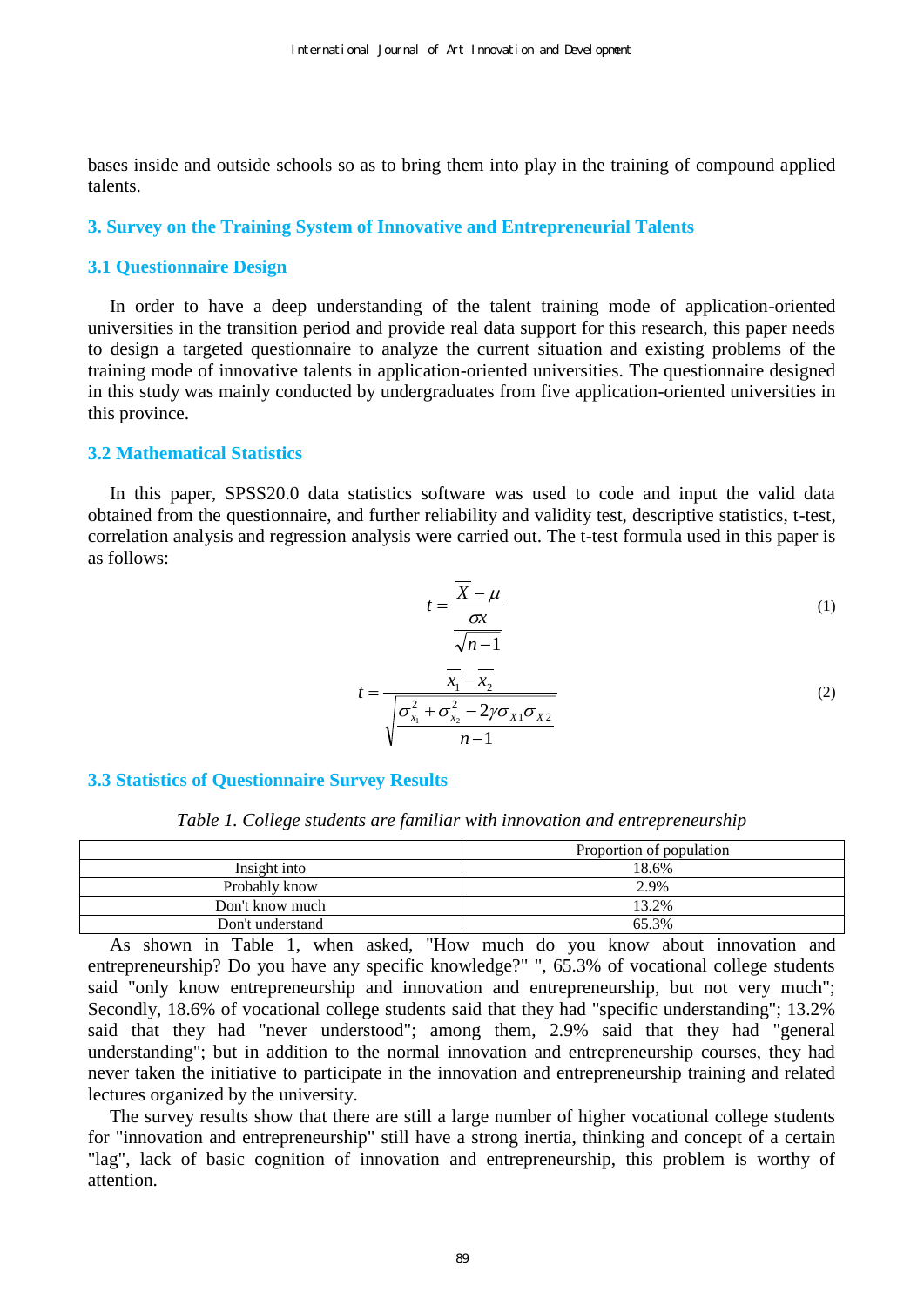

*Figure 1. The situation diagram of college students' innovation and entrepreneurship* 

As shown in Figure 1, when asked "what do you think of the current situation of innovation and entrepreneurship" in the questionnaire, nearly half of college students answered "it is rather difficult", accounting for 49% of the total number of respondents. Some students think the situation is "very grim", accounting for 35% of the total. However, only 9% and 7% of the surveyed students thought that the innovation and entrepreneurship situation of vocational college students was more hopeful. As can be seen from the chart, the vast majority of college students think it is "relatively difficult" or "very difficult" to create and start a business. The author thinks this accords with the actual situation of our country at present.

# **4. The Plant Protection Innovation Entrepreneurship Spirit System Construction**

# **4.1. Update the Concept of Modern Talent Cultivation and Cultivate Applied Talents with Innovative Entrepreneurship.**

For a long time, the College of Plant Protection of Agricultural University has been adhering to the school-running idea of "taking the road of innovation, taking the road of running a school with special characteristics, taking the road of quality education, and taking the road of scientific management", closely focusing on the overall goal of serving agriculture, rural areas and farmers, and meeting market demand. Guided by, establish a modern talent training concept, rely on the local, and build a talent training system that serves local economic and social development. Strengthen quality awareness, characteristic awareness, crisis awareness and competition awareness, and establish an educational philosophy that is consistent with the development of the times. It will not only master the extensive knowledge of advanced science and culture, but also have the ability to develop and innovate, practice and entrepreneurial ability, and will be "being a person", "doing things", and "learning" to meet the needs of local economic and cultural construction with innovative entrepreneurship. Applied Talents.

# **4.2. Innovative Training Mode, Formulate and Implement An Application-oriented Talent Training Program that Highlights Comprehensive Practical Ability and Innovative Entrepreneurship.**

Improve the quality of personnel training, start from the design quality of training programs, follow the social needs-oriented school-running philosophy, and cultivate the application-oriented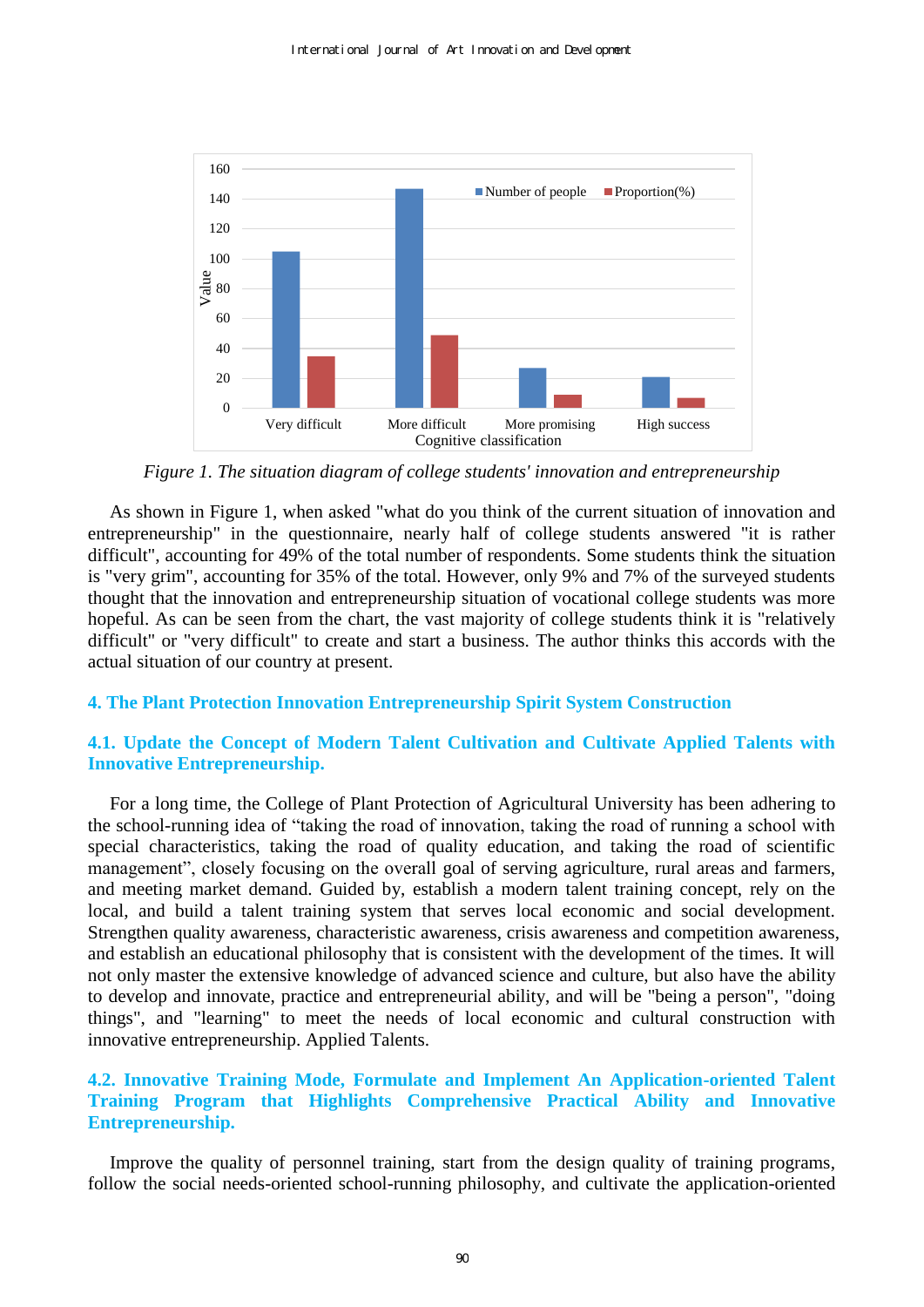talents that adapt to local economic and cultural construction, taking into account the long-term development of students and the practical needs of employment. Teaching plans to expand the grounds of professional teaching programs, quality Development plan, the entire process of comprehensive training plan innovative entrepreneurship training program three-part, integrated personnel training; quality education and innovation and entrepreneurship education ideological education throughout the various Linking efforts to build the knowledge, ability and quality structure needed for students to adapt to social development changes ; incorporating the second classroom activities into the talent training program, carefully designing extracurricular activities to foster innovation and entrepreneurship, and concentrating on cultivating students' awareness of innovation and entrepreneurship and innovation and entrepreneurship To improve students' comprehensive practical ability.

# **4.3. Reform Curriculum, Design Curricula to Meet the Application-oriented Talents Comprehensive Practical Ability and Creative Entrepreneurship.**

Change the systemic and completeness of the past excessive pursuit of subject theory knowledge, emphasize theory, practice lightly, neglect the disadvantages of students' innovation consciousness and practical ability training, and strive to build a curriculum structure model of "quality-based, competency-based", integrating Optimize teaching content and system. Reform the traditional curriculum, integrate the school orientation and talent training objectives into the curriculum. The curriculum system is constructed according to the basic theory and basic knowledge modules, general skills and professional skills modules, innovative entrepreneurship and ability modules.

# **4.4. Strengthening Young Teachers' Training, Training A Number of Both Amphibious Types of Teachers in the Classroom, But Also with A Wealth of Practical Experience.**

The overall quality of teachers determines the level of running schools and the quality of personnel training. While taking a variety of forms to actively introduce high-quality talents and teachers to study famous universities,  $1 \sim 2$  young and middle-aged teachers are selected every year to go to the local plant protection and planting stations to study, to make up for their lack of theory and light practice, and to bring up a lot of academic level, which can both engage in classroom teaching and produce rich production. The practical experience of the amphibious team of teachers. To guide teachers to set up a new concept of education, quality and talent, take the teachers' professional ethics and teaching quality as an important basis for the assessment and appointment of teachers, to improve the system of teachers' promotion, appointment, assessment, reward and training, to guide and motivate teachers to forge ahead from the policy and to reform the teachers in the teaching and teaching. The talents and talents of teaching research, professional construction, curriculum construction, teaching material construction and laboratory construction are transferred to the training of students' comprehensive practical ability and the spirit of innovation and Entrepreneurship.

# **5. Conclusion**

With the continuous investment of educational resources, the plant protection specialty of colleges and universities has been continuously developed and improved, and the training objectives of education and teaching concepts have been established. A scientific and rational talent training model has been established, the teaching content has been reorganized and innovative teaching methods have been improved, and teaching and practice have been improved. Conditions, focus on practical teaching to achieve practical results, improve the quality of personnel training.